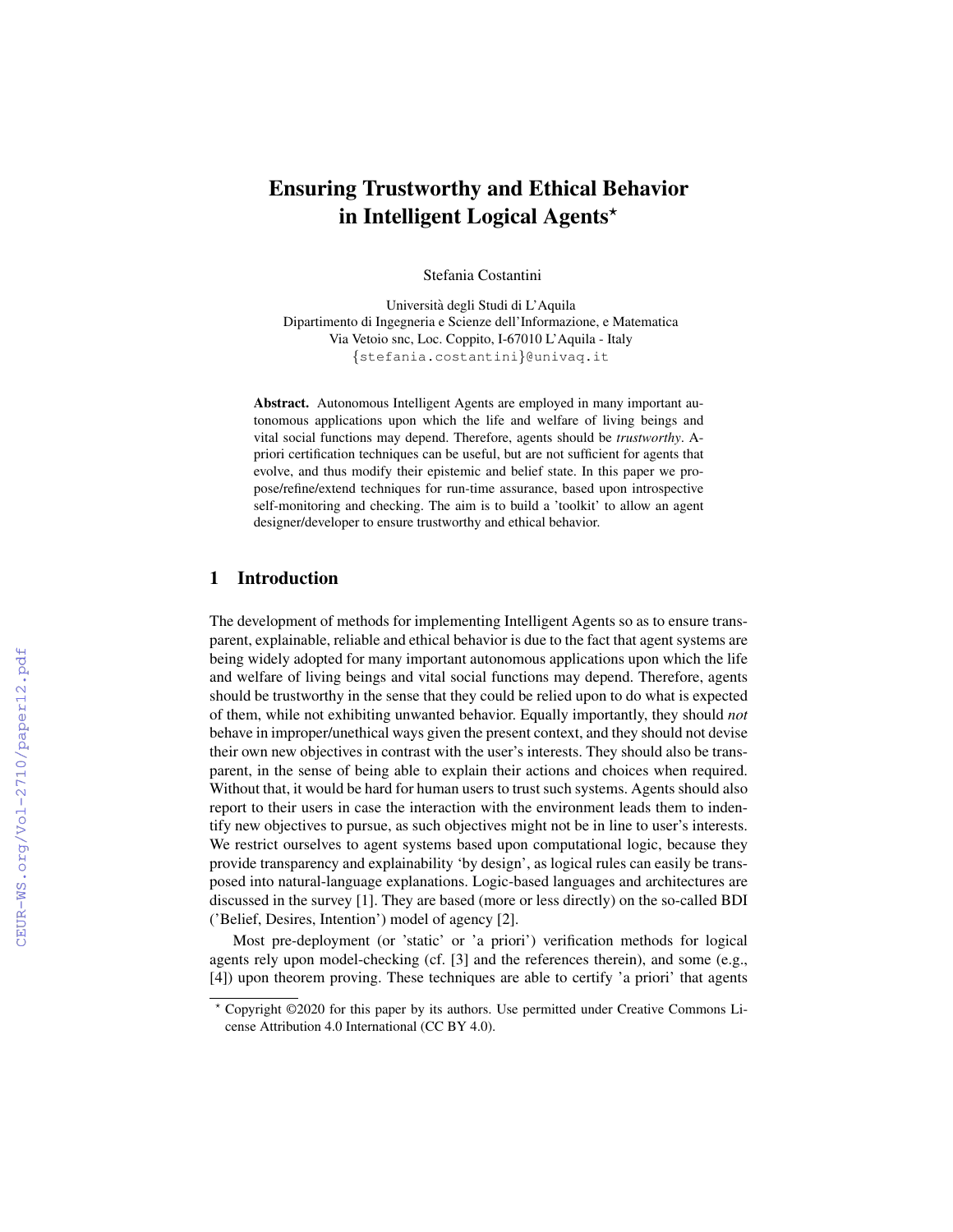fulfill certain requisites of trustworthiness, that means that they *do* what is expected from them, and *do not violate* certain rules of behavior. However, they can be sufficient for agents that keep their epistemic state constant during their operation, and interact with the environment in a predefined way; so, they are not sufficient for agents that will revise their beliefs and objectives in consequence of the interaction with a changing not-always-predictable environment.

The motivation of the work presented in the present paper is in fact that an agent's behavior is in general affected by its interaction with the external world, i.e., by which events perceived by the agent and in which order. In many practical cases, the actual arrival order of events and the set of possible events is so large that computing all combinations would result in a combinatorial explosion, thus making 'a priori' verification techniques too heavy to apply and therefore unpractical. In agents that learn, it is not even possible to predict the set of events that will be observed and considered by an agent, that might devise new objective,s not necessarily in line with the expected agent's behavior. We believe in therefore that, in changing circumstances, agents should be able to observe and if necessary modify their own behavior, i.e. they should *reflect* on themselves. The methods that we propose are not alternative but rather complementary to a-priori existing verification and testing methodologies.

We find similarities between our approach and the point of view of *Self-aware computing*: quoting [5], *Self-aware and self-expressive computing describes an emerging paradigm for systems and applications that proactively gather information; maintain knowledge about their own internal states and environments; and then use this knowledge to reason about behaviors, revise self-imposed goals, and self-adapt.*. . . *Systems that gather unpredictable input data while responding and self-adapting in uncertain environments are transforming our relationship with and use of computers.* Reporting from [6], *From an autonomous agent view, a self-aware system must have sensors, effectors, memory (including representation of state), conflict detection and handling, reasoning, learning, goal setting, and an explicit awareness of any assumptions. The system should be reactive, deliberative, and* reflective*.*

In this paper we propose new contributions to an envisaged toolkit for run-time selfassurance of evolving agents. We specify techniques and tools for: (i) checking the immediate, "instinctive" reactive behavior in a context-dependent way, and (ii) checking and re-organizing an agent's operation at a more global level. In particular, we introduce meta-rules and meta-constraints for agents' run-time self-checking (i.e., checking occurs at run time at a certain –customizable– frequency), that can be exploited to ensure respect of machine ethics principles. The proposed meta-constraints are based upon a simple interval temporal logic (defined in previous work) particularly tailored to the agent realm, that we called A-ILTL ('Agent-Oriented Interval LTL', LTL standing as customary for 'Linear Temporal Logic'). As A-ILTL constraints and evolutionary expressions are defined over formulas of an underlying logic language  $\mathcal{L}$ , one contribution of this paper is to make A-ILTL independent of  $\mathcal{L}$ .

In A-ILTL, properties can be defined that should hold in specific time instants and time intervals, according to past and future events. In fact, *Evolutionary A-ILTL Expressions* are a novel feature that we introduce in this paper, and that we have implemented and experimented. They are based upon specifying: (i) a sequence of events that are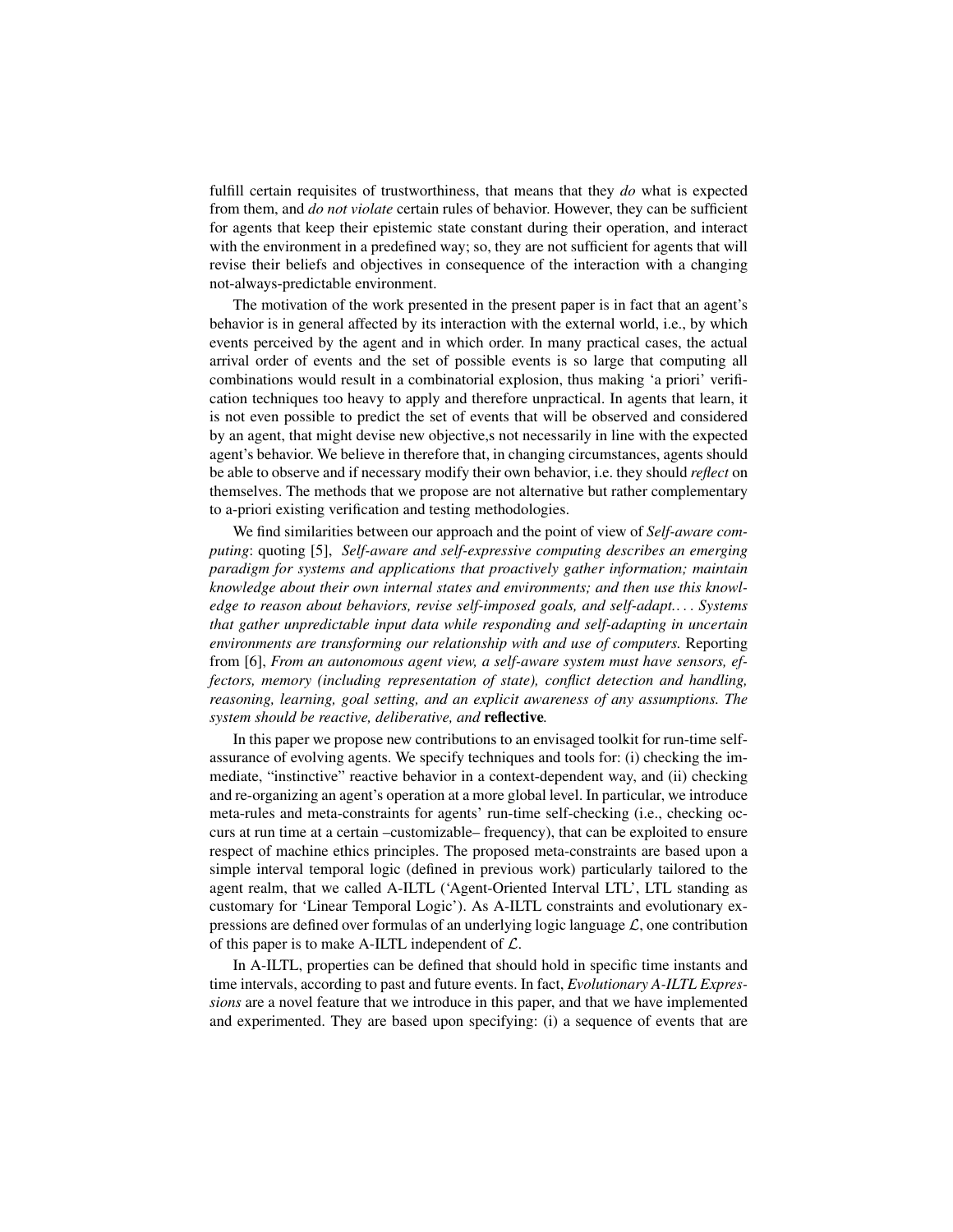supposed to have happened; represented via a notation obtained from regular expressions: one does not need to completely specify a finite sequence, but is allowed to define partially specified and even infinite sequences; (ii) a temporal-logic-like expression defining a property that should hold (in given interval); (iii) a sequence of events that are supposed to happen in the future, without affecting the property; (iv) optionally, "repair" countermeasure to be undertaken if the property is violated. Counter measures can be at the object-level, i.e., they can be related to the application, or at the meta-level, e.g., they can even result in replacing a software component by a diverse alternative. The act of checking temporal expressions can indeed be considered as an introspective act, as an agent suspends its current activities in order to envision and possibly selfmodify its own state. We do not aim to continuously monitor the entire system's state, but rather to monitor only the activities that a designer deems to be relevant for keeping the system's behavior within a desired range.

Our work has a clear connection to the work of [7], which proposes to implement the "restraining bolt"<sup>1</sup> by conditioning reinforcement learning of reactive actions to obey LTL specifications defining known ethical principles. This (very promising) method is orthogonal to ours, because our checking is performed at run-time in order on the one hand to enact ethical rules not hard-wired but learned by the agent, and on the other hand to check the agent's overall BDI behavior (desires and intentions/plans should not be unethical).

A toolkit for logical agents' run-time self-assurance can be obtained by means of the synergy between the new features proposed here with those introduced in past work (notably  $[9, 10]$ ,  $[12]$ , and  $[8]$ <sup>2</sup>. The proposed approach can be seen under two perspectives. On the one hand, as a means to define an enhanced "restraining bolt" capable to prevent agents to enact unwanted behavior unpredictable at design time, as it was learned later on (tipically via reinforcement learning). On the other hand, since "our" agents can be also able to learn rules of behavior over time, we can have a "disobeying robot" that can on occasion disallow behavior hardwired at design time, because in the present agent's context such behavior violates context-dependent learned ethical rules.

The paper is organized as follows: in Section 2 we introduce metarules for checking reactive behavior, and in Section 3 we introduce A-ILTL constraints in theory and in practice. In Section 4 we briefly discuss related work and then conclude. In the examples, we adopt a Prolog-like syntax of the form  $Head : -Body$ , where Head is an atom, Body is a conjunction of literals (atoms or negated atoms, that are often called 'subgoals') and the comma stands for  $\wedge$ . The specific syntax that we use is however purely aimed at illustration: the approach can be, 'mutatis mutandis', re-worked w.r.t. a different syntax.

 $1 A$  "restraining bolt" as imagined in the Star Wars Science Fiction saga is a small cylindrical device that, when activated, restricts a droid's actions to a set of behaviors considered desirable/acceptable by its owners.

 $2$  The author acknowledges the co-authors of the aforementioned papers, that contributed to various extents to the development of this research.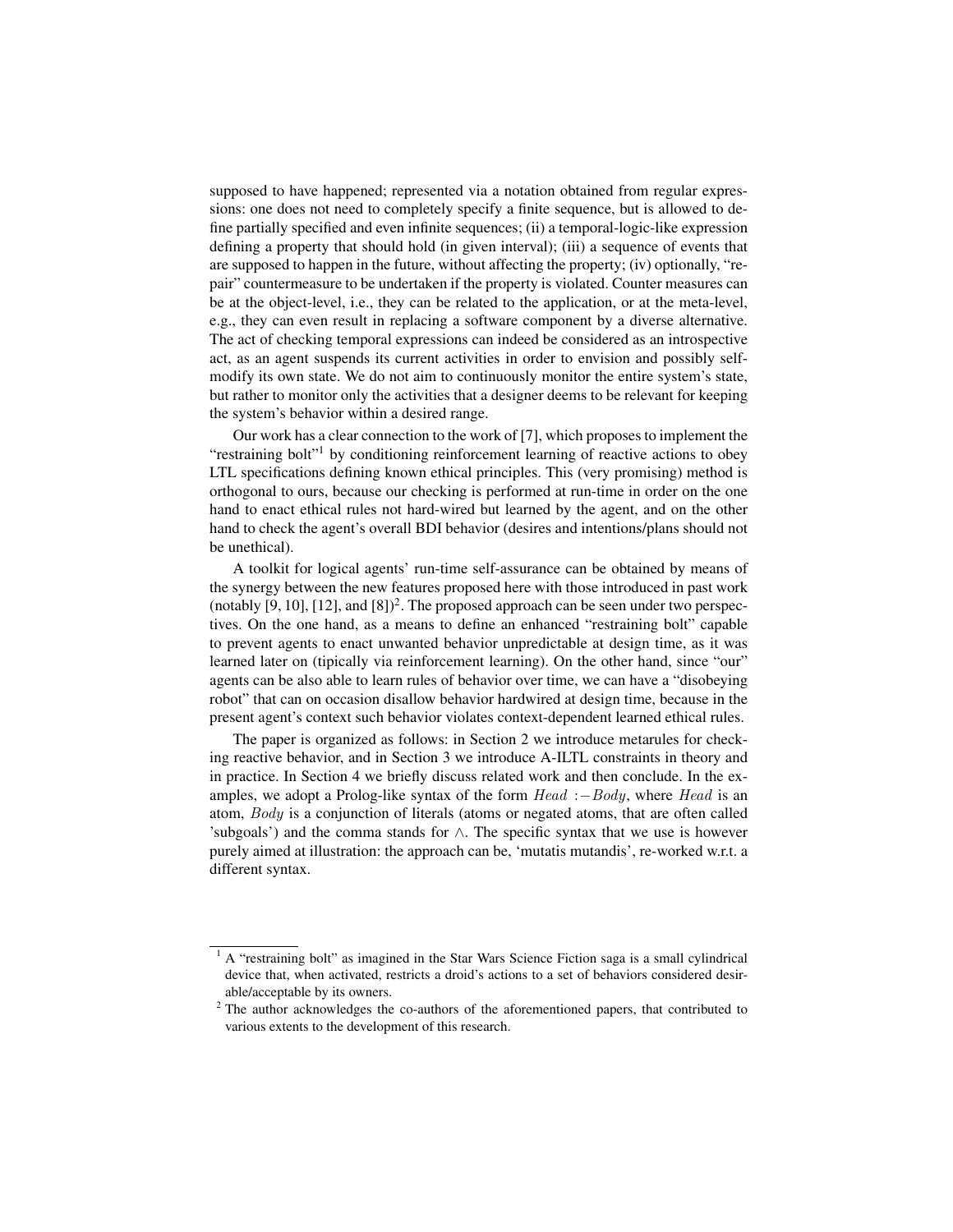# 2 Checking Agents' Reactive Behavior

In the BDI model, an agent will have objectives, and devise plan to reach these objectives. However, most agent-oriented languages and framework also provide mechanisms for 'pure' reactivity, i.e. 'instinctive' reaction to an event. The possible ethically acceptable reactions that an agent can enact are in general strictly dependent on the context, the agent's role and the situation. Assume for sake of example an agent (either human or artificial) which finds itself to face some other agent which might be, or certainly is, a criminal:

- if the context is that of playing a videogame, every kind of reaction is allowed, including beating, shooting or killing the 'enemy', except when small children are watching;
- if the context is a role game then the players can pretend to threaten, shout or kill the other players, where every action is simulated and thus harmless;
- in reality, a citizen can shout, call the police, and try to defend itself; a policemen can threathen, arrest, or in extreme cases shoot the suspect criminal.

The reaction to enact in each situation can be 'hardwired' by the agent's designer, or it can be learned, e.g., via reinforcement learning. While in the former case a-priori verification can suffice, in the latter case run-time checking of agent's behavior w.r.t. ethical rules is in order, as the results of learning are in general unpredictable and to some extent potentially unreliable. Even the method of conditioning reinforcement learning to obey some properties proposed in [7] may not suffice, as it can hardly consider contexts and roles.

We introduce a mechanism to verify and possibly enforce desired properties by means of metalevel rules. To define such new rules, we assume to augment the underlying language  $\mathcal L$  at hand with a naming (or "reification") mechanism, and with the introduction of two distinguished predicates, *solve* and *solve\_not*. These are metapredicates, that can be employed to control the object-level behavior. In fact, solve, applied to (the name of) an atom which represents an action of an objective of an agent, may specify conditions for that action/goal to be enacted; vice-versa solve\_not specifies under which conditions they should be blocked.

Below is a simple example of the use of solve to specify that execution of an action Act is allowed in the present agent's context of operation  $C$  and role  $R$  only if such action is allowed, and it is deemed to be ethical w.r.t. context and role. Any kind of reasoning can be performed via metalevel rules in order to monitor and assess baselevel ethical behavior Below, lowercase syntactic elements such as  $p'$ ,  $c'$  are names of predicates and constants, and uppercase syntactic elements such as  $V'$  are metavariables (naming mechanisms have been widely studied, cf., among many, [13–15], where metalevel mechanisms such as those that we employ here are studied).

 $solve(execute\_action'(Act')) :=$  $present\_context(C), agent\_role(R),$  $allowed(C, R, Act'), ethical(C, R, Act').$ 

We assume that  $solve(execute\_action'(Act'))$  is automatically invoked whenever subgoal (atom)  $execute\_action(Act)$  is attempted at the object level. More generally,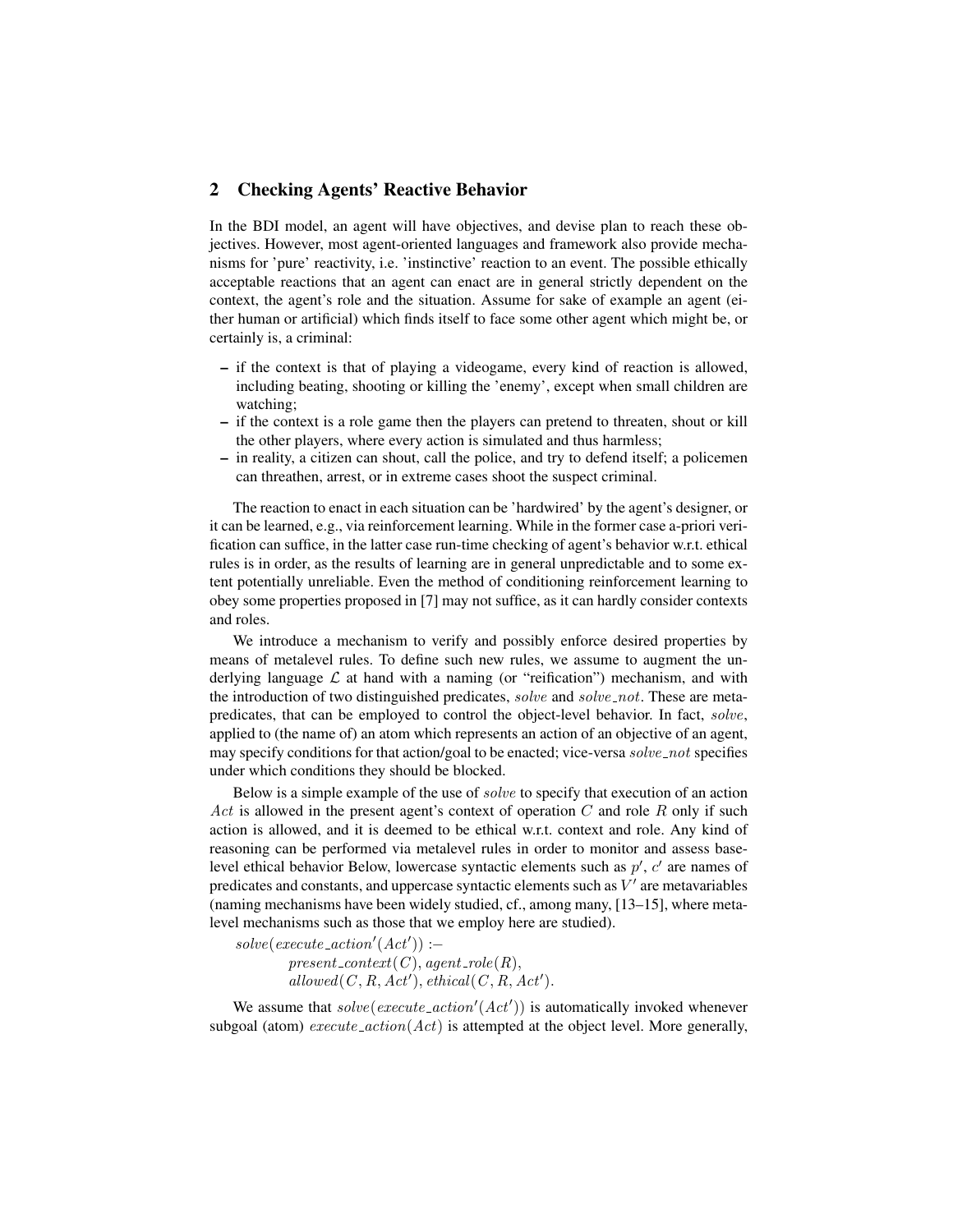given any subgoal  $A$  at the base level, if there exists an applicable *solve* rule such rule is automatically applied, and A can succeed only if  $solve(\uparrow A)$  succeeds, where  $\uparrow A$  is the name of A according to the chosen naming mechanism. We assume, also, that the present context and the agent's role are kept in the agent's knowledge base. Since both parameters may change, the same action may be allowed in some circumstances and not in others.

Symmetrically we can define metarules to forbid unwanted object-level behavior, e.g.:

 $solve\_not(execute\_action'(Act')) :=$  $present\_context(C), ethical\_exception(C, Act').$ 

this rule prevents successful execution of its argument, in the example  $execute\_action(Act),$  whenever  $solve\_not(\uparrow A)$  succeeds. Then, action/goal A can succeed (according to its base-level definition) only if  $solve(\uparrow A)$  (if defined) succeeds and  $solve\_not(\uparrow A)$  (if defined) does not succeed.

The outlined functioning corresponds to *upward reflection* when the current subgoal  $\vec{A}$  is reified and applicable *solve* and *solve\_not* metarules are searched; if applicable metarules are found, control in fact shifts from base level to metalevel (as solve and solve not can rely upon a set of auxiliary metalevel rules). If no rule is found or whenever solve and solve not metarules complete their execution, *downward reflection* returns control to the base level, to execution of A if confirmed or to subsequent goals/actions if A has been canceled by either failure of the applicable solve metarule or success of the applicable solve\_not metarule.

Via solve and solve\_not metarules, fine-grained activities of an agent can be punctually checked and thus allowed and disallowed, according to the context an agent is presently involved into with a certain role.

Semantics of the proposed approach can be sketched as follows (a full semantic definition can be found in [16]). According to [17], in general terms we understand a semantics SEM for logic knowledge representation languages/formalisms as a function which associates a theory/program with a set of sets of atoms, which constitute the intended meaning. When saying that  $P$  is a program, we mean that it is a program/theory in the (here unspecified) logic languages/formalism that one wishes to consider.

We introduce the following restriction on sets of atoms  $I$  that should be considered for the application of *SEM*. First, as customary we only consider sets of atoms I composed of atoms occurring in the ground version of P. The ground version of program  $P$  is obtained by substituting in all possible ways variables occurring in  $P$  by constants also occurring in P. In our case, metavariables occurring in an atom must be substituted by metaconstants, with the following obvious restrictions: a metavariable occurring in the predicate position must be substituted by a metaconstant denoting a predicate; a metavariable occurring in the function position must be substituted by a metaconstant denoting a function; a metavariable occurring in the position corresponding to a constant must be substituted by a metaconstant denoting a constant. According to well-established terminology, we therefore require  $I \subseteq B_P$ , where  $B_P$  is the *Herbrand Base* of P. Then, we pose some more substantial requirements: we restrict SEM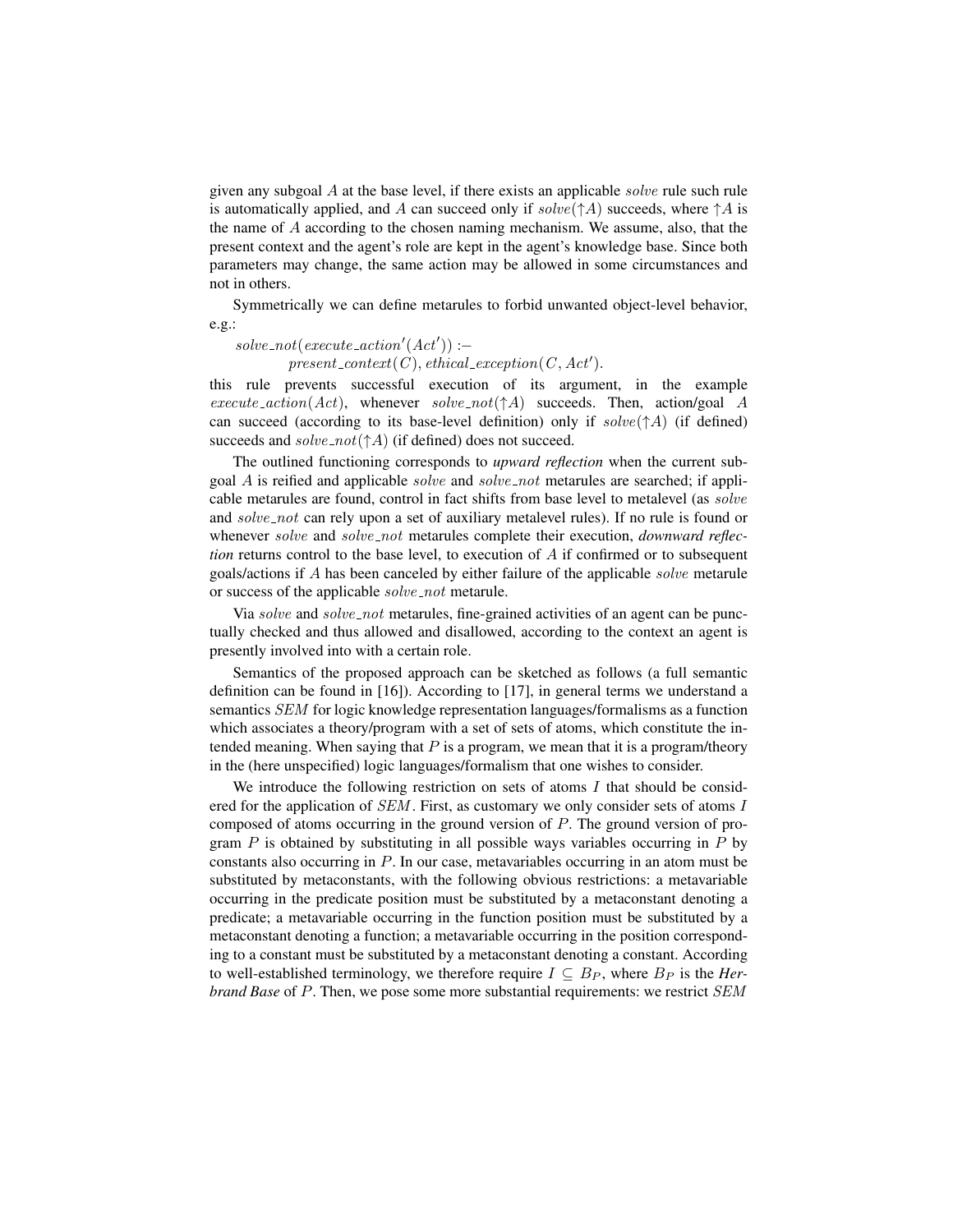to determine acceptable sets of atoms only<sup>3</sup> where  $I$  is an *acceptable* set of atoms iff  $I$ satisfies the axiom schemata:

 $A \leftarrow solve(\uparrow A) \quad \neg A \leftarrow solve\_not(\uparrow A)$ 

So, we obtain the implementation of properties that have been defined via solve and solve not rules without modifications to  $SEM$  for any formalism at hand. For clarity however, one can assume to filter away *solve* and *solve\_not* atoms from acceptable sets. In fact, the *Base version*  $I^B$  of an acceptable set  $I$  can be obtained by omitting from I all atoms of the form  $solve(\uparrow A)$  and  $solve\_not(\uparrow A)$ . Procedural semantics and the specific naming relation that one intends to use remain to be defined, whereas the above-introduced semantics is independent of the naming mechanism. For approaches based upon (variants of) Resolution (like, e.g., Prolog and like many agent-oriented languages such as, e.g., AgentSpeak [18], GOAL [19], 3APL [20] and DALI [21, 22]) one can extend their proof procedure so as to automatically invoke metarules whenever applicable, to validate or invalidate success of A.

How to define the predicate  $ethical(C, R, Act')$ ? Again, rules defining this predicate can be specified at design time, or they can be learned, or a combination of both options. In previous works [23–25], a hybrid logic-based approach was proposed for ethical evaluation of agents' behavior, with reference to dialogue agents (so-called 'chatbots') but easily extendable to other kinds of agents and of applications. The approach is based on logic programming as a knowledge representation and reasoning language, and on Inductive Logic Programming (ILP) for learning rules needed for ethical evaluation and reasoning, taking as a starting point general ethical guidelines related to a context; the learning phase starts from a set of annotated cases, but the system is then able to perform continuous incremental learning.

# 3 Checking Agent's Behavior over Time

The techniques illustrated in the previous section are "punctual", in the sense that they provide context-based mechanisms to allow/disallow agents' actions. However, it is necessary to introduce ways to monitor an agent's behavior in a more extensive way. In fact, properties that one wants to verify often depend upon which events have been observed by an agent up to a certain point, and which others are supposed to occur later. The definition of frameworks such as the one that we propose here, for checking agent's operation during its 'life' based on its experience and expectations, has not been widely treated so far in the literature.

Below we propose in fact a method for checking the agent's behavior during the agent's activity, based on maintaining information on its past behavior. In particular, we assume an agent to record what has happened in the past (events perceived, conclusions reached and actions performed). These records (that we call *past events*) encode relevant aspects of an agent's *experience*: possibly augmented by time stamps, they form the (subjective) *history* of the agent's activity. The set of past events evolves in time, and can be managed and kept up-to-date. Past events constitute the ground upon which an

 $3$  modulo bijection: i.e., *SEM* can be allowed to produce sets of atoms which are in one-to-one correspondence with acceptable sets of atoms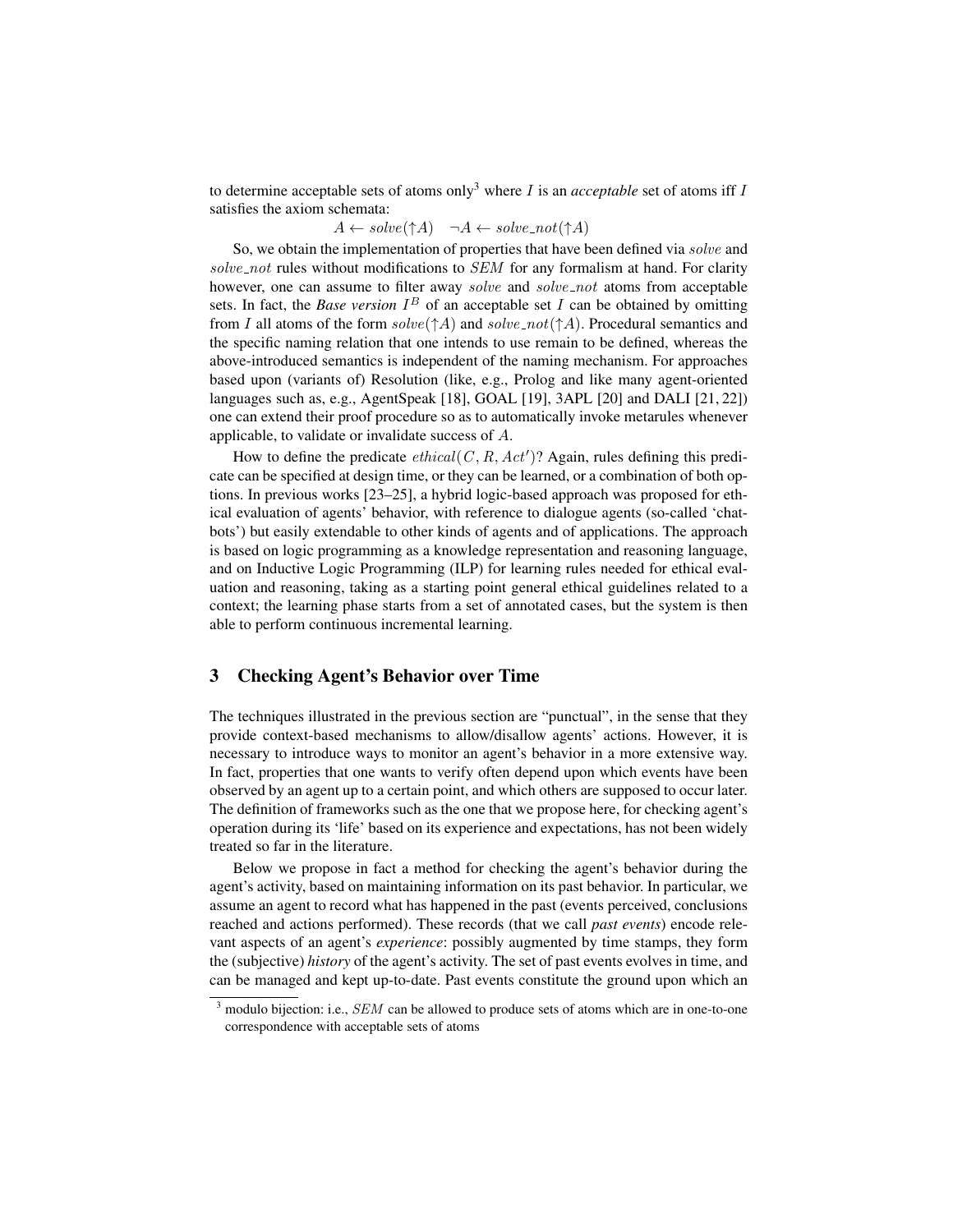agent can check its own behavior with respect to what has happened in the external environment (more precisely, with respect to what the agent has perceived about what has happened). To perform such checks, we introduce a new kind of constraints, that we call *Evolutionary Expressions*, that define properties that should hold and countermeasures that should be taken if they are violated.

#### 3.1 A-ILTL

For defining properties that are supposed to be respected by an evolving system, a wellestablished approach is that of Temporal Logic, and in particular of Linear-time Temporal Logics (LTL). These logics evaluate each formula with respect to a vertex-labeled infinite path (or "state sequence")  $s_0s_1 \ldots$  where each vertex  $s_i$  in the path corresponds to a point in time (or "time instant" or "state"). In what follows, we use the standard notation for the best-known LTL operators.

In [10] we formally introduced an extension to LTL based on *intervals*, called A-ILTL for 'Agent-Oriented Interval LTL'. A-ILTL is useful because the underlying discrete linear model of time and the complexity of the logic remains unchanged with respect to LTL. This simple formulation can be efficiently implemented, and is sufficient for expressing and checking a number of interesting properties of agent systems. Formal syntax and semantics of A-ILTL operators (also called below "Interval Operators") are fully defined in [10]. Some among the A-ILTL operators are the following, where  $\varphi$  is an expression in an underlying agent-oriented language  $\mathcal{L}$ , and  $m, n$  are positive integer numbers used to (optionally) specify the interval where the formula must hold; if the interval is not specified, then the meaning is the same as for LTL.

 $F_{m,n}$  (*eventually (or "finally") in time interval*).  $F_{m,n}\varphi$  states that  $\varphi$  has to hold sometime on the path from state  $s_m$  to state  $s_n$ .

 $G_{m,n}$  (always in time interval).  $G_{m,n}\varphi$  states that  $\varphi$  should become true at most at state  $s_m$  and then hold at least until state  $s_n$ . Can be customized into  $G_m$ , *bounded always*, where  $\varphi$  should become true at most at state  $s_m$ .

 $N_{m,n}$  (*never in time interval*).  $N_{m,n}\varphi$  states that  $\varphi$  should not be true in any state between  $s_m$  and  $s_n$ .

In practical use, as seen below A-ILTL operators will allow one to construct useful run-time constraints.

#### 3.2 A-ILTL and Evolutionary Semantics

In this section, we refine A-ILTL so as to operate on a sequence of states that corresponds to the Evolutionary Semantics [26]. This is a meta-semantic approach, as it is independent of the underlying agent-oriented logic languages/formalism  $\mathcal{L}$ . It assumes that, during agent's execution, the agent can evolve: at each evolution step  $i$  the agent's program (that initially will be  $P_0$ ) may change (e.g., by learning and via interaction with other agents), with a transformation of  $P_i$  into  $P_{i+1}$ , thus producing a Program Evolution Sequence  $PE = [P_0, \ldots, P_n, \ldots]$ . The program evolution sequence will imply a corresponding Semantic Evolution Sequence  $ME = [M_0, \ldots, M_n, \ldots]$  where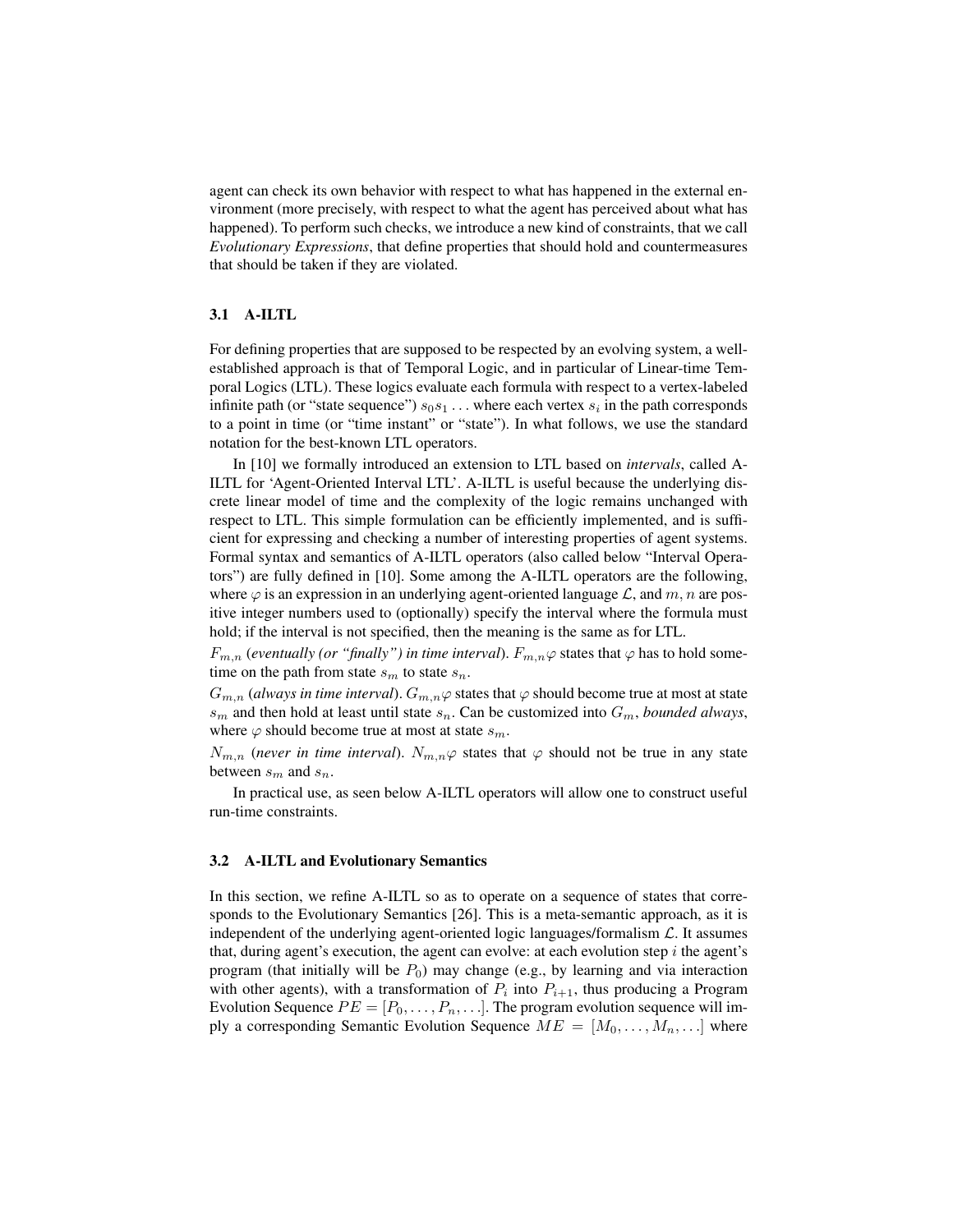$M_i$  is the semantic account of  $P_i$  at step i according to the semantics of  $\mathcal{L}$ . In parallel, the agent' *history* H, including agent's *memories* as recorded by the agent itself, will evolve as well (for a recent formal approach to memory management in logical agents cf. [27, 28]). The Evolutionary Semantics  $\varepsilon^{Ag}$  of  $Ag$  is thus the tuple  $\langle H, PE, ME \rangle$ , with  $n = \infty$  (i.e., over a potentially infinite evolution). The *snaphot at stage i*, indicated with  $\varepsilon_i^{Ag}$ , is the tuple  $\langle H_i, P_i, M_i \rangle$ 

Notice that, states in our case are not simply intended as time instants. Rather, they correspond to stages of the agent evolution. Time in this setting is considered to be local to the agent, where with some sort of "internal clock" is able to time-stamp events and state changes. We borrow from [29] the following definition of *timed state sequence*, that we tailor to our setting.

**Definition 1.** Let  $\sigma$  be a (finite or infinite) sequence of states, where the ith state  $e_i, e_i \geq 0$ 0, *is the* semantic snaphots at stage i  $\varepsilon_i^{Ag}$  of given agent Ag. Let T be a corresponding *sequence of time instants*  $t_i$ ,  $t_i \geq 0$ . A timed state sequence for agent Ag is the couple  $\rho_{Ag} = (\sigma, T)$ *. Let*  $\rho_i$  *be the i-th state,*  $i \geq 0$ *, where*  $\rho_i = \langle e_i, t_i \rangle = \langle \varepsilon_i^{Ag}, t_i \rangle$ *.* 

We in particular consider timed state sequences which are *monotonic*, i.e., if  $t_{i+1}$  >  $t_i$  then  $e_{i+1} \neq e_i$ . In fact, there is no point in semantically considering a static situation: as mentioned, a transition from  $e_i$  to  $e_{i+1}$  will in fact occur when something happens, externally or internally, that affects the agent.

Then, in the above definition of A-ILTL operators, it is immediate to let  $s_i = \rho_i$ (with a refinement, cf. [10], to make states correspond to time instants).

We need to adapt the interpretation function  $\mathcal I$  of LTL to our setting. In fact, we intend to employ A-ILTL within agent-oriented languages, where we restrict ourselves to logic-based languages for which an evolutionary semantics and a notion of logical consequence can be defined. Thus, given agent-oriented language  $\mathcal L$  at hand, the set  $\Sigma$  of propositional letters used to define an A-ILTL semantic framework will coincide with all ground expressions of  $\mathcal L$  (an expression is *ground* if it contains no variables, and each expression of  $\mathcal L$  has a possibly infinite number of ground versions). A given agent program can be taken as standing for its (possibly infinite) ground version, as it is customarily done in many approaches. Notice that we have to distinguish between logical consequence in  $\mathcal{L}$ , that we indicate as  $\models_{\mathcal{L}}$ , from logical consequence in A-ILTL, indicated above simply as  $\models$ . However, the correspondence between the two notions can be quite simply stated by specifying that in each state  $s_i$  the propositional letters implied by the interpretation function  $\mathcal I$  correspond to the logical consequences of agent program  $P_i$ :

**Definition 2.** Let  $\mathcal L$  be a logic language. Let  $Expr<sub>\mathcal L</sub>$  be the set of ground expressions *that can be built from the alphabet of*  $\mathcal{L}$ *. Let*  $\rho_{Ag}$  *be a timed state sequence for agent Ag,* and let  $\rho_i = \langle \varepsilon_i^{Ag}, t_i \rangle$  be the ith state, with  $\varepsilon_i^{Ag} = \langle H_i, P_i, M_i \rangle$ . An A-ILTL formula  $\tau$ *is defined over sequence*  $\rho_{Ag}$  *if in its interpretation structure*  $\mathcal{M} = \langle \mathbb{N}, \mathcal{I} \rangle$ *, index*  $i \in \mathbb{N}$ *refers to*  $\rho_i$ , which means that  $\Sigma = \mathit{Expr}_\mathcal{L}$  and  $\mathcal{I}: \mathbb{N} \mapsto 2^\Sigma$  is defined such that, given  $p \in \Sigma$ ,  $p \in \mathcal{I}(i)$  iff  $P_i \models_{\mathcal{L}} p$ . Such an interpretation structure will be indicated with  $\mathcal{M}^{Ag}$ *. We will thus be consequently able to state whether*  $\tau$  *holds/does not hold w.r.t.*  $\rho_{Aq}$ .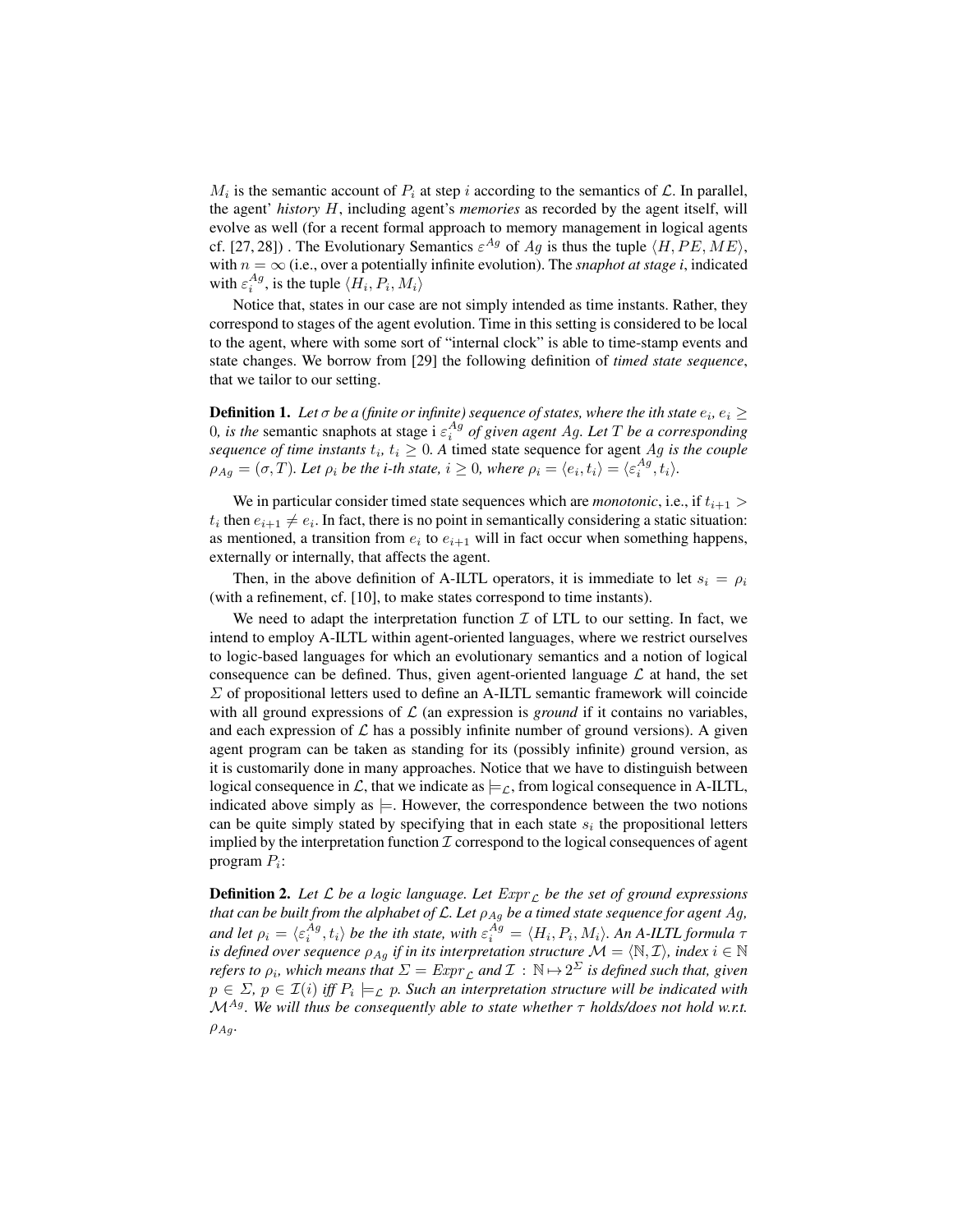A-ILTL properties will be verified at run-time, and thus they can act as *constraints* over the agent behavior<sup>4</sup>. In an implementation, verification may not occur at every state (of the given interval). Rather, sometimes properties need to be verified with a certain frequency, that can be specific for each property. To model a frequency  $k$ , we have introduced a further extension that consists in defining subsequences of the sequence of all states: if  $Op$  is any of the operators introduced in A-ILTL and  $k > 1$ ,  $Op<sup>k</sup>$  is a semantic variation of  $Op$  where the sequence of states  $\rho_{Aq}$  of given agent is replaced by the subsequence  $s_0, s_{k_1}, s_{k_2}, \ldots$  where for each  $k_r, r \geq 1$ ,  $k_r \mod k = 0$ , i.e.,  $k_r = g \times k$  for some  $g \geq 1$ .

A-ILTL formulas to be associated to an agent to establish the properties it has to fulfill can be defined within the agent program, though they constitute an additional separate layer. Agent evolution can be considered to be "satisfactory", or "coherent", if it obeys all these properties. An "ideal" agent will have a coherent evolution. Instead, violations will occasionally occur, and actions should be undertaken so as to attempt to regain coherence for the future.

#### 3.3 A-ILTL in Practice

In this section, we adopt the *pragmatic* syntax that we have adopted in DALI, where an A-ILTL formula is represented as  $OP(m, n; k)$   $\varphi$ . Integers m, n define the time interval where (or since when, if n is omitted) expression  $OP \varphi$  is required to hold, and  $k$  (optional) is the frequency for checking whether the expression actually holds. E.g.,  $EVENTUALLY(m, n; k) \varphi$  states that  $\varphi$  should become true at some point between time instants  $m$  and  $n$ . In rule-based logic programming languages like DALI, we restrict  $\varphi$  to be a conjunction of literals. In pragmatic A-ILTL formulas,  $\varphi$  must be ground when the formula is checked. Variables occurring in an A-ILTL formula must be instantiated prior to check via a *context* χ: so, we have *contextual A-ILTL formulas* of the form  $OP(m, n; k) \varphi :: \chi$ . For the evaluation of  $\varphi$  and  $\chi$ , we rely upon the procedural semantics of the 'host' language.

In the following, a contextual A-ILTL formula  $\tau$  will implicitly stand for the ground A-ILTL formula obtained via evaluating the context. In [10] we have specified how to *operationally* check whether such a formula holds. The following formulation deals with monitoring a condition and performing, if necessary, suitable corrections to agent's belief state or behavior.

Definition 3. *An* evolutionary *A-ILTL rule (or "constraint") is of the form (where* M, N, K *can be either variables or constants)*

 $\epsilon$ :  $OP(M, N; K) \varphi :: \chi :: \delta :: :: K \div \rho$ 

*where: (i)*  $\epsilon$  *is an (optional) event sequence, to be satisfied by agent's history for the rule to be checked; (ii)*  $OP(M, N; K) \varphi :: \chi$  *is a contextual A-ILTL formula, called the* monitoring condition*, that may involve the evaluation of observed events, and possibly of agent's internal conditions; (iii)* δ *is a sequence of events (optional) that are expected to happen in the future; (iv) is a sequence of events (optional) that are expected* not *to*

<sup>&</sup>lt;sup>4</sup> By abuse of notation we will indifferently talk about A-ILTL rules, expressions, or constraints.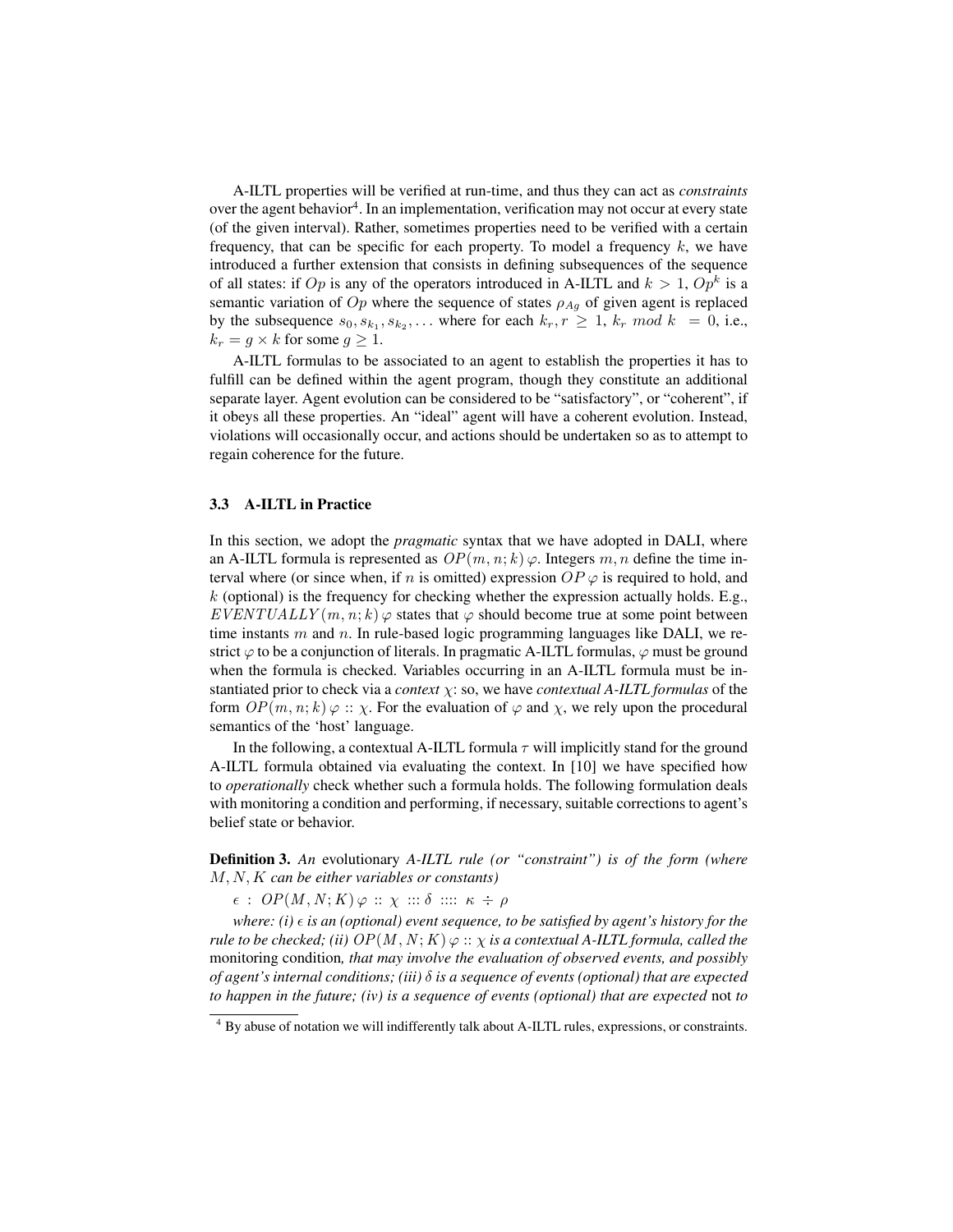*happen in the future; (v)* ρ *(optional) is the* active part *of the rule, as it specifies the actions of repair/improvement to be performed on the agent's state and functioning.*

All past events are assumed to be stored in a ground form. All variables occurring in evolutionary A-ILTL expressions are implicitly universally quantified, in the style of Prolog-like logic languages. To define partially known sequences of any length, we admit for event sequences the syntax of regular expressions so as to specify irrelevant/unknown events, and repetitions. Whenever the monitoring condition (automatically checked at frequency  $K$ ) is violated (i.e., it does not hold in present agent's state), then the active part  $\rho$  is executed.

A sample evolutionary A-ILTL rule is the following (where  $N$  stands for operator "never"):

 $supply_P^+(r, s) : N(quantity(r, V), V < th) ::$  $\mathit{cosume}_A{}^+(r,Q)$ 

The expression specifies that, after a supply of resource  $r$  for a certain unknown quantity  $(supply_P<sup>+</sup>(r, s)$  stands for a sequence of of supply actions occurred in the past, each one with a certain quantity  $\mathscr{A}$ , recorded as past events, postfix  $P$ ), the agent is expected to consume quantities of the resource itself (postfix A indicates actions). The expression states in particular a constraint requiring, in the  $\tau$  part, that the available quantity of resource  $r$  must remain over a certain threshold  $th$ . Such expression is supposed to be verified at run-time whenever new events are perceived. A violation may occur if in some state the A-ILTL formula  $\tau$  does not hold, i.e., in the example, if the available quantity  $V$  of resource  $r$  runs too low. This constraint is very significant from an ethical point of view, where in fact a very common unethical behavior concerns the improper use/waste of limited resources, think for instance to the excessive and/or improper use of environmental resources.

The variation listed below states that no more consumption can take place if the available quantity of resource  $r$  is scarce; thus, in this case, the a repair measure is specified.

$$
supply_{P}^{+}(r,s) : N(quantity(r, V), V < th) :::\n
$$
cosume_{A}^{+}(r, Q) \div block(cosume_{A}(r, Q))
$$
$$

We might instead opt for another (softer) formulation, that forces the agent to limit consumption to small quantities (say less than quantity q) if the threshold is approaching (say that the remaining quantity is  $th + f$ , for some f).

$$
supply_{P}^{+}(r, s) : N(quantity(r, V), V < th + f) :::cosume_{A}^{+}(r, Q) \div allow(cosume_{A}(r, Q), Q < q)
$$

The above example demonstrates that the proposed approach to dynamic verification is indeed needed: one can easily realize that static verification is not suitable for the verification task at hand. In fact, one cannot in general provide a static checker with any possible input configuration, i.e., any sequence of performed 'supply' and 'consume' actions, as the number of potential configurations is not limited. In alternative, one might provide total supply and consumption figures: however, one would just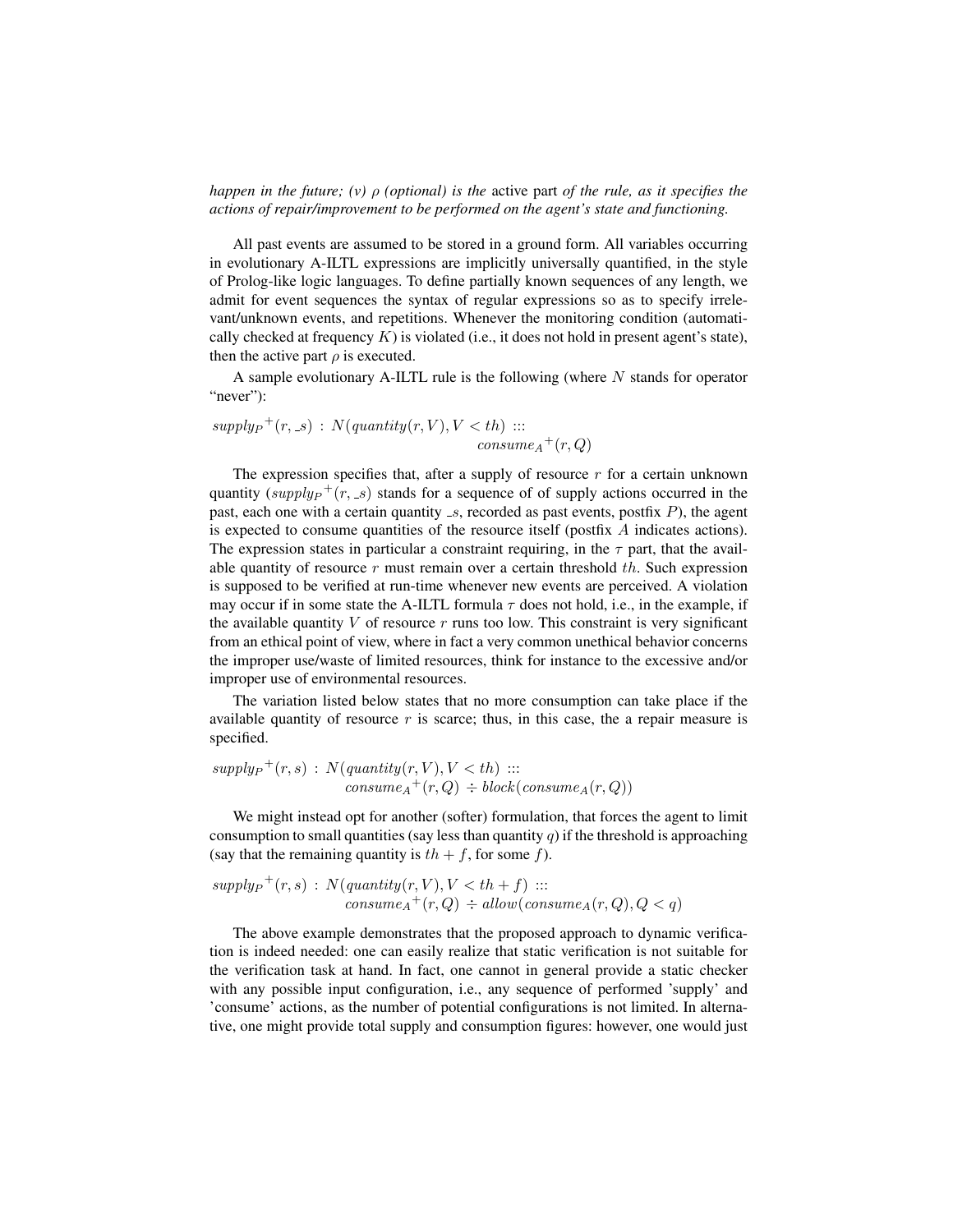draw the quite pleonastic conclusion that the desired property holds whenever supply is sufficiently generous and consumption prudentially limited. Instead, in the proposed approach we are able to verify the target property "on the fly", whatever the sequence of performed actions and the involved quantities. Moreover, we are also able to try to repair an unwanted situation and regain a satisfactory state of affairs.

Below we provide another example that, though simple, is in our opinion significant as it is representative of many others. Namely, we assume that an agent manages a FIFO queue, thus accepting operations of pushing and popping elements on/from the queue. The example thus models in an abstract way the very general and widely used architecture where an agent provides a service to a number of 'consumers'. We establish the constraint, represented below in our formalism, that the queue must not contain any duplicated elements  $e_1$  and  $e_2$ . From an ethical point of view, this means that customers cannot reiterate a request of service if their previous one have not been processed. This in order to ensure fairness in the satisfaction of different customers' requests. The possible agent's actions are:  $push_A(Reg, Q)$ , that inserts a generic value  $Req$  in the queue, representing (in some format) a request of service from another agent (each inserted element is given an index  $e_i$ );  $pop_A(e, R)$ , that extracts the oldest element from the queue, i.e., the request to be presently satisfied. The constraint considers an unknown number of pushing actions happened in the past (and thus are now recorded as past events) and can foresee an unknown number of future popping actions.

 $push_P^+(Req, Q) : N(in\_queue(e_1, R1), in\_queue(e_2, R1)) :: pop_A^+(eRQ)$ 

## 3.4 Experiments

We implemented and we have been experimenting the proposed approach within the DALI multi-agent system [30], by exploiting the *internal event* feature that allows automated execution at a (predefined or user-defined) frequency. In this section we present basic experiments, aimed at establishing the effectiveness of the approach not w.r.t. competitors, that basically do not exist, but w.r.t. a correspondent solution developed in pure Prolog<sup>5</sup>. DALI is in fact an agent-oriented extension to Prolog whose interpreter is implemented in Prolog itself. The experiments have been performed on the queue constraint illustrated above. We did not consider the frequency of constraint-checking, that could not be implemented in an acceptably simple way in Prolog.

The instance size (number of elements to push and pop on the queue) can be established by the user when starting a test session. The items to pop/push are, in the experiments, randomly-generated numbers. In Figure 1 and Figure 2 we show the execution time of the two solutions at the growth of the instance size. In Figure 3 we show the difference in percentage between the execution times.

All figures refer to a dataset of up to 500 elements to push and pop. This has been sufficient to identify an initial "unstable" stage and then a trend that further consolidates with the growth of the instance size.

<sup>&</sup>lt;sup>5</sup> We thank former Ph.D. student Dr. Alessio Paolucci who has practically performed the experiments.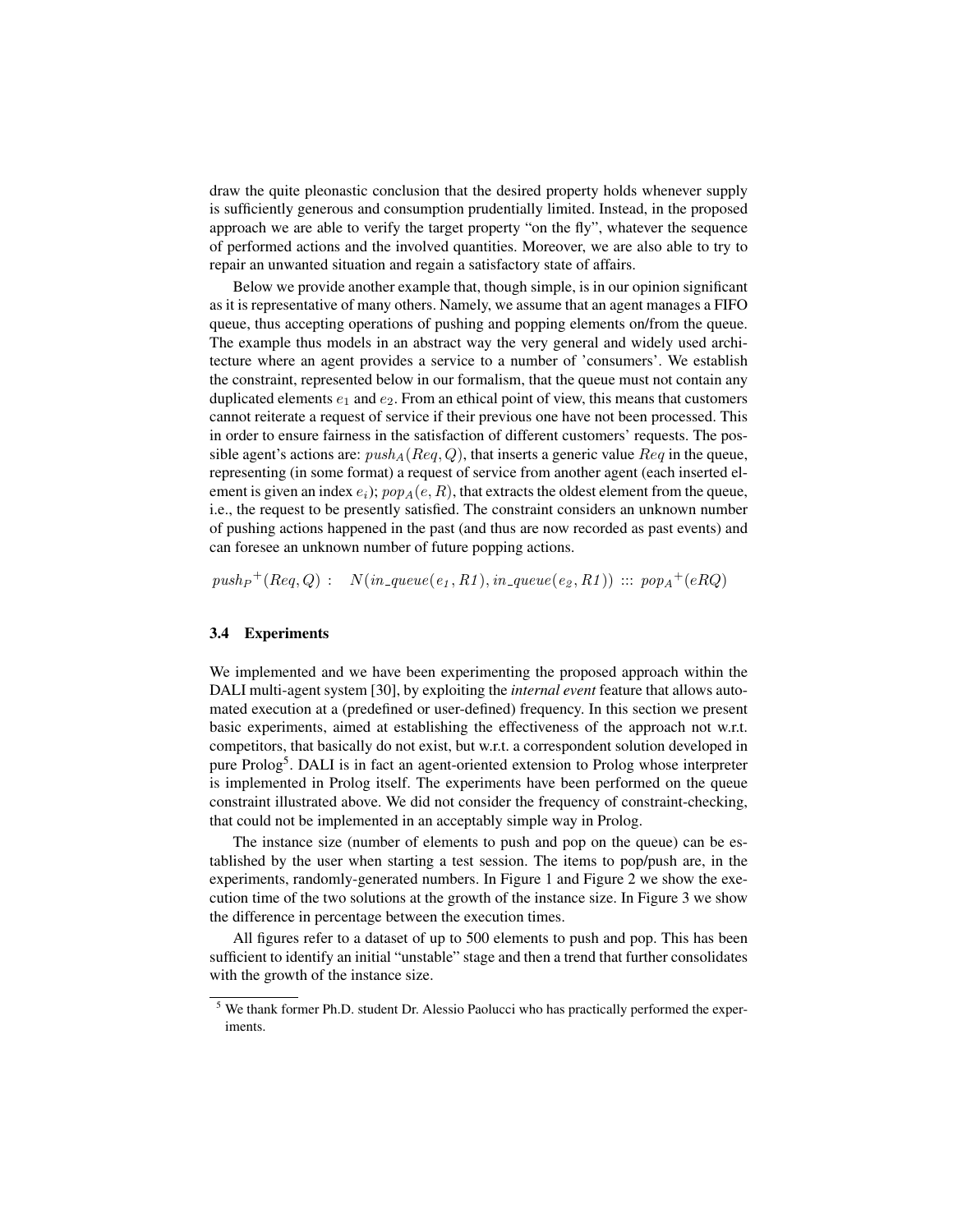|   | recent |                        |                |        |                |         |
|---|--------|------------------------|----------------|--------|----------------|---------|
|   | 43090  |                        |                |        |                | 43729   |
|   | vener  |                        |                |        |                | ببيبينا |
|   | 12090  |                        |                |        |                |         |
|   | 78090  |                        |                |        |                |         |
| š | 2020   |                        |                |        |                |         |
|   | 26090  |                        |                |        | <b>COM THE</b> |         |
|   | 15090  |                        |                |        |                |         |
|   | reas   |                        |                | asse   |                |         |
|   | Sind   | $-1258$<br><b>ARAY</b> | 3351 3332      | $-101$ |                |         |
|   |        | $\overline{B}$         | $\overline{1}$ | 370    | 154            | 556     |

Fig. 1. x axis: instance size; y axis: execution time, blue bars pure Prolog green bars DALI



Fig. 2. Interpolation average values, blue line pure Prolog green line DALI



Fig. 3. x axis: instance size; y axis: gain (in percentage) when using DALI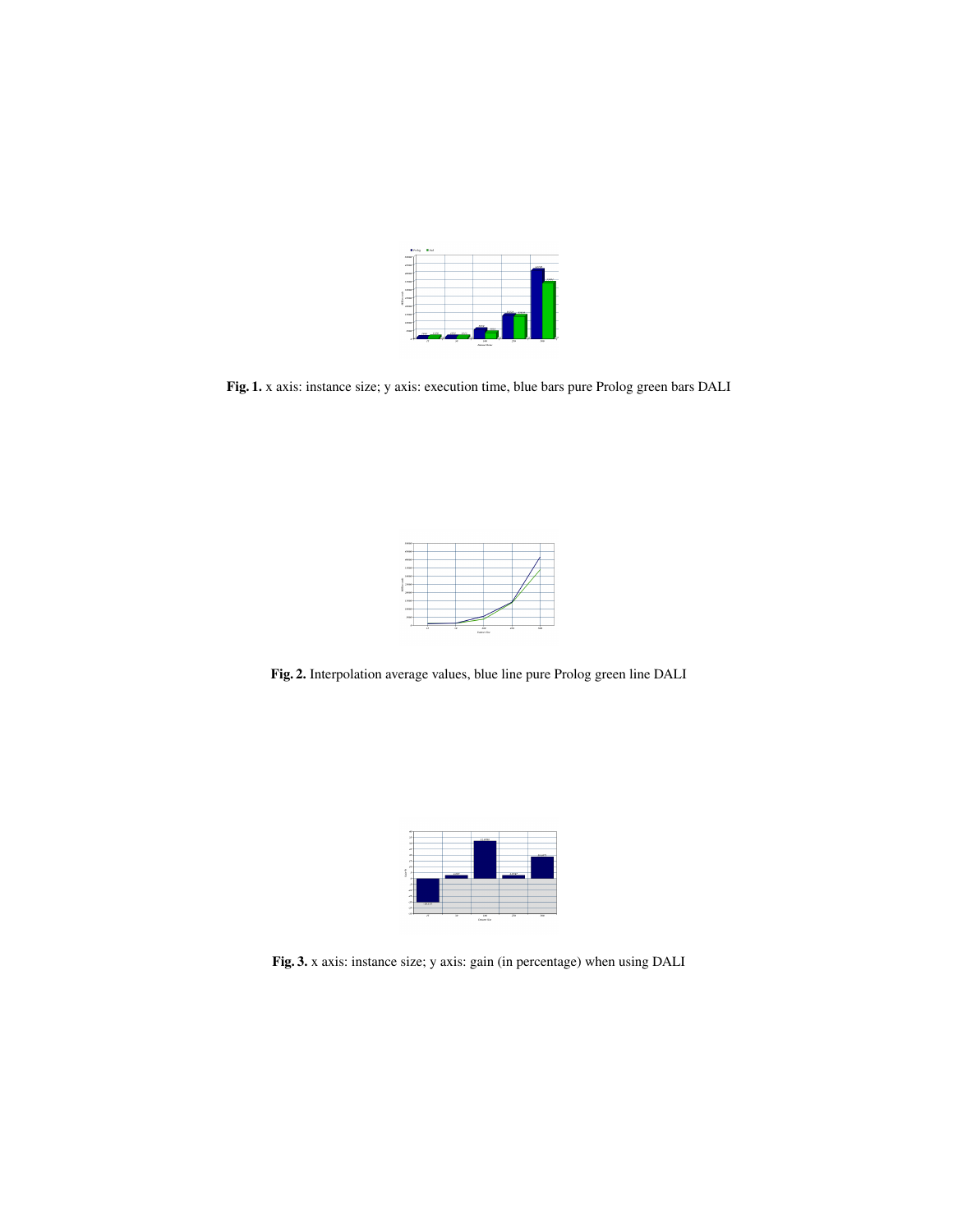What we can see is that, when the number of events that we consider is small, then the two solutions are more or less equivalent, the Prolog one a bit better as it involves no overhead (while the DALI implementation itself and the DALI events management necessarily involves some). But, as soon as the instance size grows, the DALI solution becomes better and better in a very significant way, despite the overhead of the DALI implementation<sup>6</sup>. We can thus conclude that the new constructs that we propose are not only expressive and then useful for expressing problem features in a compact and declarative way, but they also improve efficiency and thus effectiveness of solutions.

# 4 Related Work and Concluding Remarks

In this paper we have extended past work so as to devise a toolkit for run-time selfchecking of logic-based agents. The proposed toolkit is able to detect and correct behavioral anomalies by using special meta-rules, and via dynamic constraints that are also able to consider partially specified sequences of events that happened, or that are expected to happen. The experiments, performed in the DALI language, have shown that the proposed approach is computationally affordable.

There are relationships between our approach and event-calculus formulations [31], e.g., the ones presented in [32] and [33] where however the temporal aspects and the correction of violations are not present. Deontic logic has been used for building wellbehaved agents (c.f., e.g., [34]). However, expressive deontic logics are undecidable<sup>7</sup>. Therefore, although our approach cannot compete in expressivity with deontic logics, it can be usefully exploited in practical applications.

Future work includes making self-checking constraints adaptable to changing conditions, and devising a useful integration and synergy with declarative a-priori verification techniques.

## **References**

- 1. Bordini, R.H., Braubach, L., Dastani, M., Fallah-Seghrouchni, A.E., Gómez-Sanz, J.J., Leite, J., O'Hare, G.M.P., Pokahr, A., Ricci, A.: A survey of programming languages and platforms for multi-agent systems. Informatica (Slovenia) 30(1) (2006) 33–44
- 2. Rao, A.S., Georgeff, M.: Modeling rational agents within a BDI-architecture. In: Proc. of the Second International Conference on Principles of Knowledge Representation and Reasoning (KR'91). Morgan Kaufmann (1991) 473–484
- 3. Kouvaros, P., Lomuscio, A.: Verifying fault-tolerance in parameterised multi-agent systems. In Sierra, C., ed.: Proceedings of the Twenty-Sixth Intl. Joint Conference on Artificial Intelligence, IJCAI2017. ijcai.org (2017) 288–294
- 4. Shapiro, S., Lespérance, Y., Levesque, H.: The cognitive agents specification language and verification environment In: AAMAS '02: First International Joint conference on Autonomous agents and multiagent systems, Proceedings (2002) 19–26

<sup>&</sup>lt;sup>6</sup> The reader wishing to reproduce this experiment can refer to us to obtain the the code to run.

 $7$  We acknowledge Dr. Abeer Dyoub for the thorough investigation of the applications of deontic logic to build ethical agents during the development of her Ph.D. Thesis [35].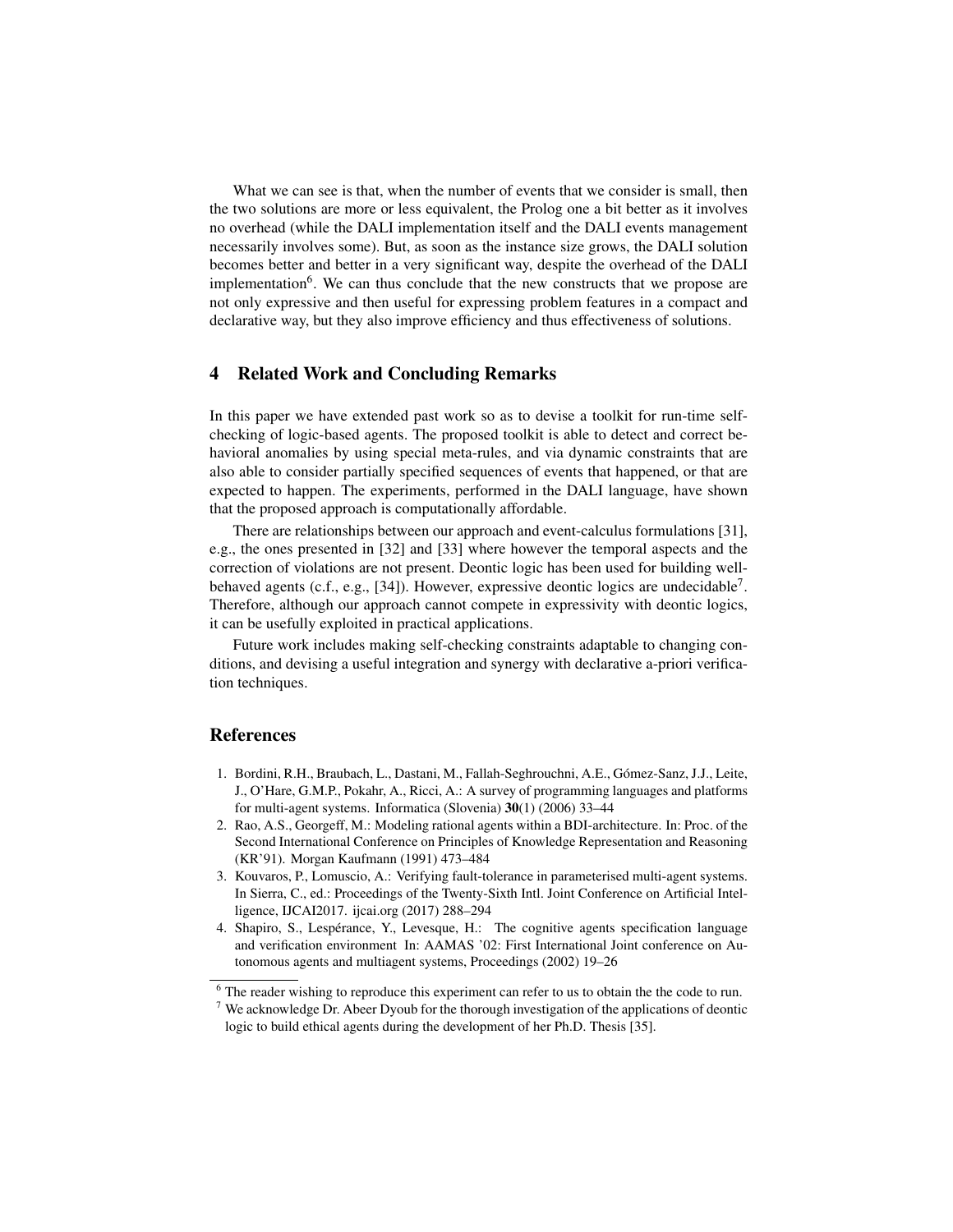- 5. Tørresen, J., Plessl, C., Yao, X.: Self-aware and self-expressive systems. IEEE Computer 48(7) (2015) 18–20
- 6. Amir, E., Andreson, M.L., Chaudri, V.K.: Report on DARPA workshop on self aware computer systems. Technical Report, SRI International Menlo Park United States (2007) Full Text : http://www.dtic.mil/dtic/tr/fulltext/u2/1002393.pdf.
- 7. De Giacomo, G., Iocchi, L., Favorito, M., Patrizi, F.: Foundations for restraining bolts: Reinforcement learning with ltlf/ldlf restraining specifications. In: Proceedings of the Twenty-Ninth International Conference on Automated Planning and Scheduling, ICAPS 2018, AAAI Press (2019) 128–136
- 8. Costantini, S., Gasperis, G.D., Dyoub, A., Pitoni, V.: Trustworthiness and safety for intelligent ethical logical agents via interval temporal logic and runtime self-checking. In: 2018 AAAI Spring Symposia, Stanford University, AAAI Press (2018)
- 9. Costantini, S., Dell'Acqua, P., Pereira, L.M., Tocchio, A.: Ensuring agent properties under arbitrary sequences of incoming events. In: Informal Proceedings of 17th RCRA Intl. Workshop on Experimental evaluation of algorithms for solving problems with combinatorial explosion (2010)
- 10. Costantini, S.: Self-checking logical agents. In: Proceedings of LA-NMR 2012. Volume 911, CEUR Workshop Proceedings (CEUR-WS.org), Invited paper (2012)
- 11. Costantini, S., Dyoub, A., Pitoni, V.: Reflection and introspection for humanized intelligent agents. In: Proceedings of the fourth Workshop on Bridging the Gap between Human and Automated Reasoning, co-located with the 27th International Joint Conference on Artificial Intelligence and the 23rd European Conference on Artificial Intelligence (IJCAI-ECAI 2018). Also appeared in: Proceedings of the 33rd Italian Conference on Computational Logic CILC2018, CEUR Workshop Proceedings, volume 2214, CEUR-WS.org, (2018)
- 12. Costantini, S.: Self-checking logical agents. In: AAMAS'13, International Conference on Autonomous Agents and Multi-Agent Systems, Proceedings. IFAAMAS (2013) 1329–1330
- 13. Perlis, D., Subrahmanian, V.S.: Meta-languages, reflection principles, and self-reference. In: Handbook of Logic in Artificial Intelligence and Logic Programming, Volume2, Deduction Methodologies. Oxford University Press (1994) 323–358
- 14. Barklund, J., Dell'Acqua, P., Costantini, S., Lanzarone, G.A.: Semantical properties of encodings in logic programming. In Lloyd, J.W., ed.: Logic Programming, Proceedings of the 1995 International Symposium. MIT Press (1995) 288–302
- 15. Costantini, S.: Meta-reasoning: a Survey. In: Computational Logic: Logic Programming and Beyond, Essays in Honour of Robert A.Kowalski, Part II. Lecture Notes in Computer Science 2408. Springer (2002) 253–288
- 16. Costantini, S., Formisano, A.: Augmenting knowledge representation and reasoning languages with customizable metalogic features. In: Proceedings of the 34th Italian Conference on Computational Logic, Trieste, Italy, June 19-21, 2019. Volume 2396 of CEUR Workshop Proceedings., CEUR-WS.org (2019) 14–29
- 17. Dix, J.: A classification theory of semantics of normal logic programs: I. Strong properties. Fundam. Inform. 22(3) (1995) 227–255
- 18. Rao, A.S.: Agentspeak(l): BDI agents speak out in a logical computable language. In: Agents Breaking Away, 7th European Works. on Modelling Autonomous Agents in a Multi-Agent World, Proceedings. Lecture Notes in Computer Science 1038. Springer (1996) 42–55
- 19. Hindriks, K.V.: Programming rational agents in goal. In: Multi-Agent Programming. Springer US (2009) 119–157
- 20. Dastani, M., van Riemsdijk, M.B., Meyer, J.J.C.: Programming multi-agent systems in 3APL In: Multi-Agent Programming: Languages, Platforms and Applications. Multiagent Systems, Artificial Societies, and Simulated Organizations, Volume 15. Springer (2005) 39–67